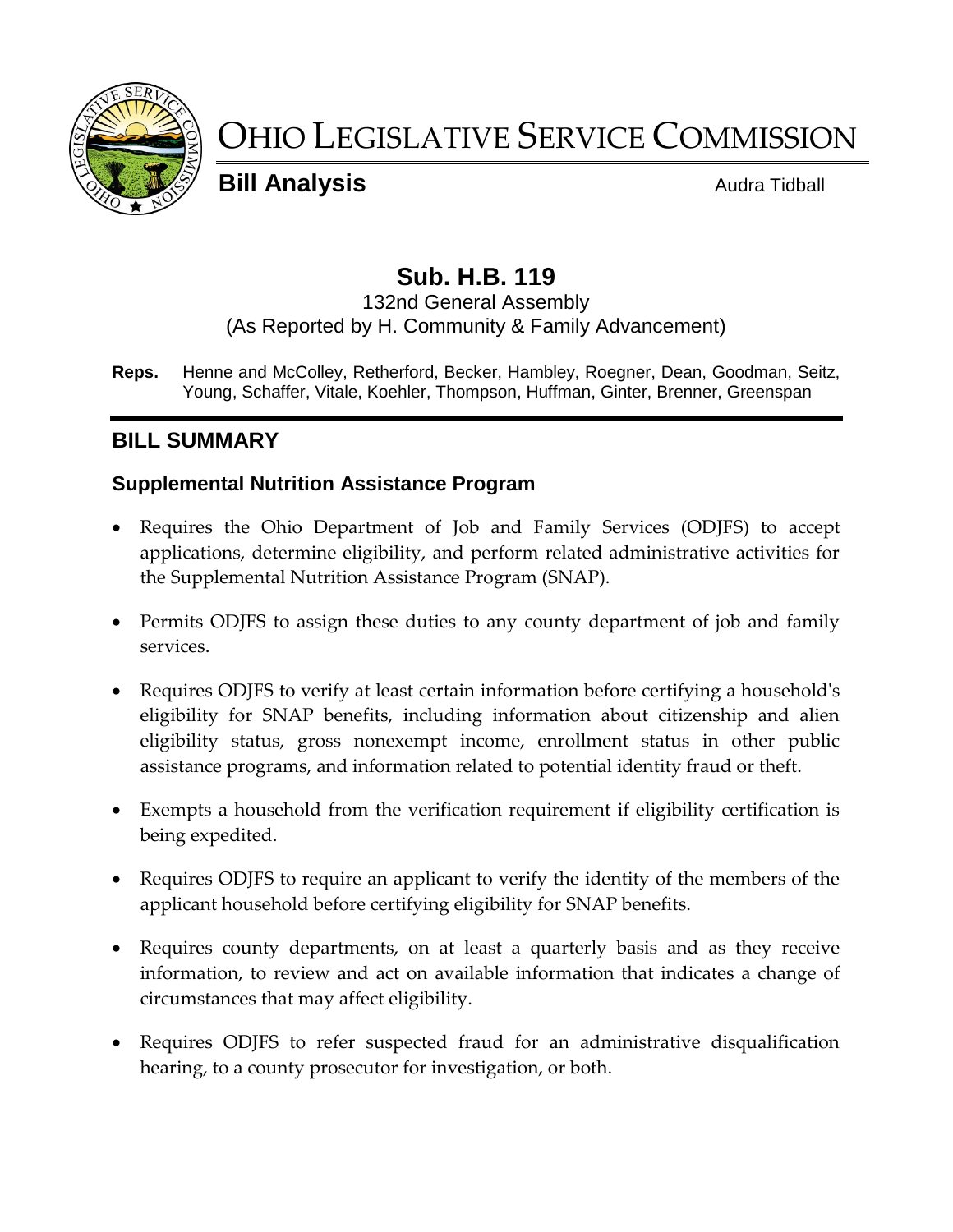# **Medical assistance programs**

- Requires that certain information be verified as part of the process of determining an applicant's eligibility for a medical assistance program administered by the Department of Medicaid, including information about citizenship and alien eligibility, gross nonexempt income, and enrollment in other programs.
- Requires each applicant for a medical assistance program to verify the applicant's identity as part of the eligibility determination process.
- Requires the Department and other entities involved in the eligibility determination process to review information as they receive it to determine whether it indicates a change of circumstances that may affect eligibility and take appropriate action.
- Requires that a medical assistance program recipient be referred to a county prosecutor for investigation, for an administrative disqualification hearing, or both if Medicaid eligibility fraud or a similar offense is suspected in the process of determining or redetermining the recipient's eligibility.

### **Multistate cooperatives to identify individuals in other states' programs**

• Requires the Department of Medicaid and ODJFS to explore joining multistate cooperatives, such as the National Accuracy Clearinghouse, to identify individuals enrolled in public assistance programs in other states.

#### **Effective date**

Provides for the bill to go into effect on July 1, 2018.

# **CONTENT AND OPERATION**

# **Supplemental Nutrition Assistance Program**

The bill establishes requirements for the administration of Ohio's participation in the federal food stamp program, which is now known as the Supplemental Nutrition Assistance Program (SNAP).<sup>1</sup> SNAP distributes food assistance benefits to eligible households that have income of less than 130% of the federal poverty level and meet other eligibility requirements. The federal government pays the full cost of SNAP benefits and shares the cost of administering the program with the states. Eligibility

<sup>&</sup>lt;sup>1</sup> R.C. 5101.47(A)(1) and 5101.54(F) to (K).

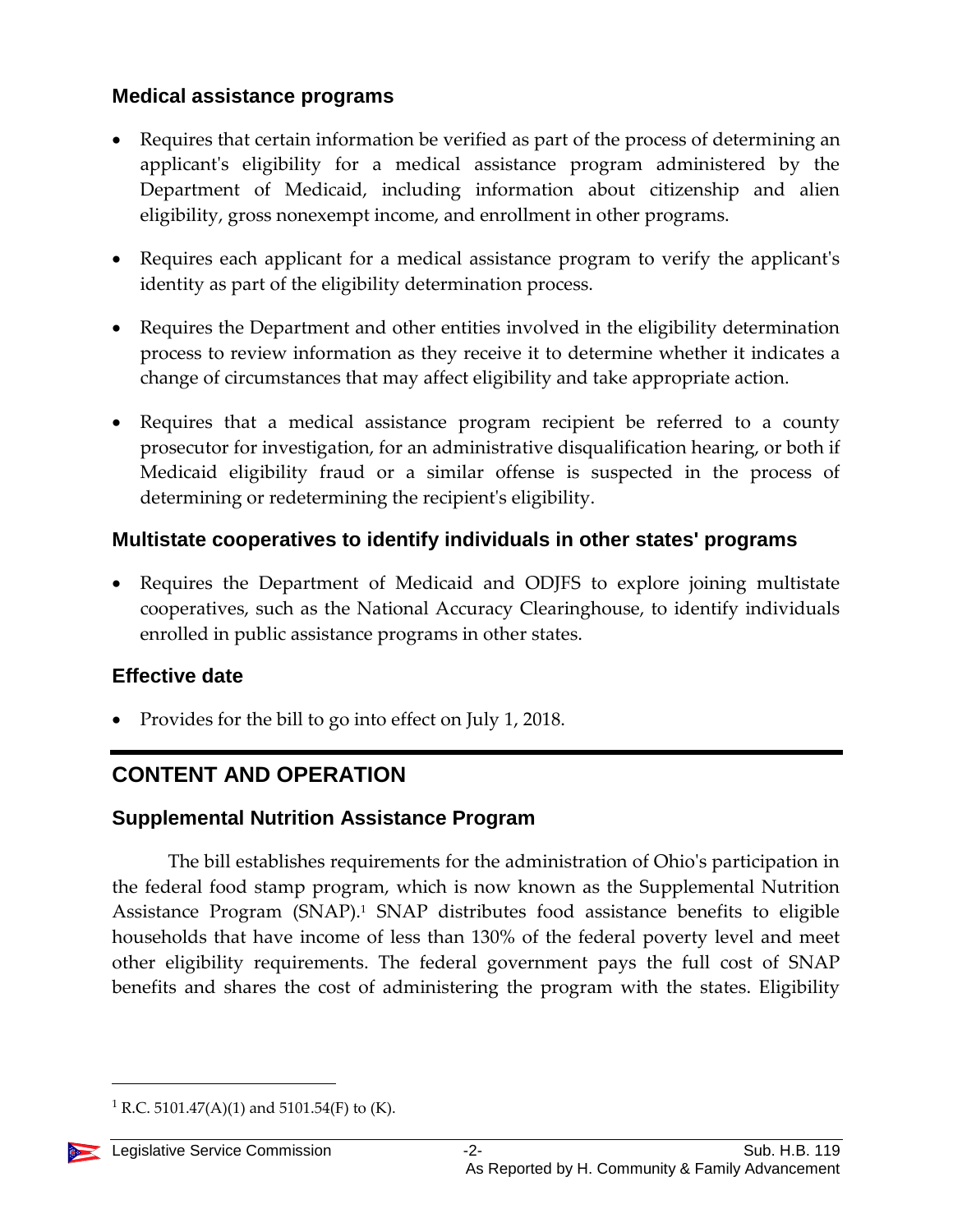rules and benefit levels are set by the federal government and are uniform across the nation, but states have some flexibility regarding program administration.<sup>2</sup>

Because SNAP is largely governed by federal law, few program administration requirements are included in the Ohio Revised Code. The bill establishes specific requirements for administration of the program and eligibility verification in Ohio.

#### **Administration**

Current law permits the Ohio Department of Job and Family Services (ODJFS) to accept applications, determine eligibility, and perform related administrative activities for SNAP. The bill requires ODJFS to carry out these duties. It also expressly permits ODJFS to assign these duties to any county department of job and family services. Additionally, ODJFS is expressly permitted by the bill, except as prohibited by federal law, to assign any of its duties governing the administration of SNAP to any county department.<sup>3</sup> Continuing law already requires county departments to (1) perform any duties assigned by ODJFS regarding the provision of public family services, (2) certify eligible households for SNAP, and (3) administer the distribution of SNAP benefits under ODJFS's supervision.<sup>4</sup>

#### **Information and identity required to be verified**

The bill requires ODJFS, in order to verify household eligibility as required by federal regulations and state law, to verify at least the following information before, except in expedited cases, certifying SNAP benefits:

- (1) Household composition;
- (2) Identity;
- (3) Citizenship and alien eligibility status;
- (4) Social Security numbers;
- (5) State residency status;
- (6) Disability status;

<sup>2</sup> Center on Budget and Policy Priorities, *Policy Basics: Introduction to the Supplemental Nutrition Assistance Program (SNAP)*, [http://www.cbpp.org/research/policy-basics-introduction-to-the](http://www.cbpp.org/research/policy-basics-introduction-to-the-supplemental-nutrition-assistance-program-snap)[supplemental-nutrition-assistance-program-snap.](http://www.cbpp.org/research/policy-basics-introduction-to-the-supplemental-nutrition-assistance-program-snap)

 $3$  R.C. 5101.47(A)(1) and (J).

 $4$  R.C. 329.04(A)(1) and 329.042, not in the bill.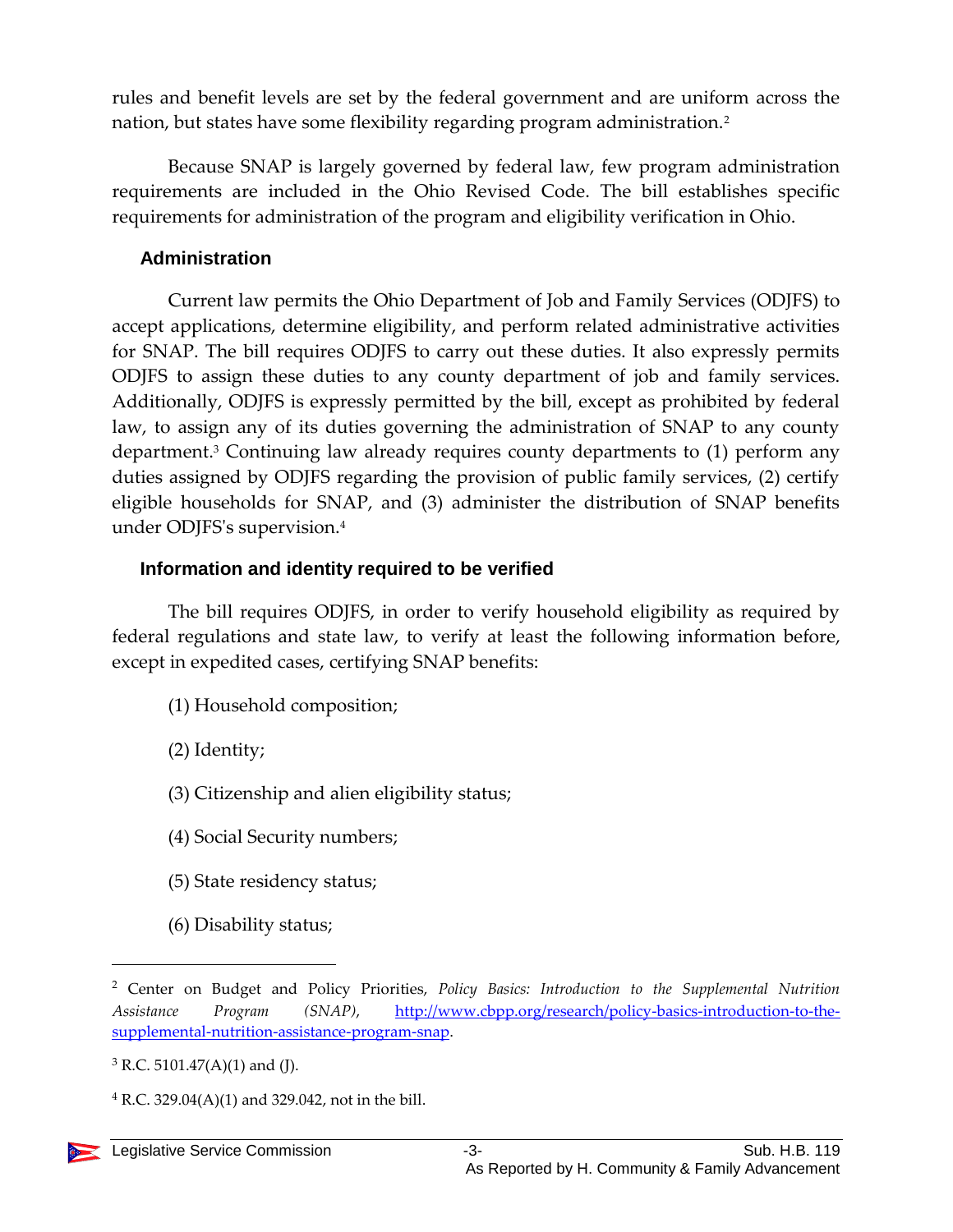(7) Gross nonexempt income;

(8) Utility expenses;

(9) Medical expenses;

(10) Enrollment status in other state-administered public assistance programs both within and outside Ohio.

Any available information related to potential identity fraud or identity theft.<sup>5</sup>

Continuing law requires that a household's eligibility for SNAP benefits be certified in an expedited process under certain circumstances. The bill provides that there is no limit on the number of times a household may receive expedited certification of eligibility as long as all of the information the bill requires to be verified was verified for the household at the last expedited certification or the household's eligibility was certified under normal processing standards since the last expedited certification.<sup>6</sup>

Regarding obtaining the information, the bill requires ODJFS to sign a memorandum of understanding with any department, agency, or division as needed. ODJFS may contract with independent vendors to provide the information. The bill specifies that its provisions concerning information that must be reviewed do not prohibit ODJFS or a county department from receiving or reviewing additional information related to eligibility or contracting with independent vendors to provide information in addition to that which the bill requires.<sup>7</sup>

Under the bill, ODJFS must require an applicant, or person acting on an applicant's behalf, to verify the identity of the members of the applicant household as part of the application process for public assistance and before certifying SNAP benefits. The verification must be done in a manner consistent with federal regulations.<sup>8</sup>

#### **Changes in circumstances**

In accordance with federal law, current Ohio administrative rules specify reporting requirements for SNAP recipients concerning changes in circumstances.<sup>9</sup>

<sup>9</sup> Ohio Administrative Code 5101:4-7-01.



 $5$  R.C. 5101.54(C) and (F)(1) and (2).

 $6$  R.C. 5101.54(B).

 $7 R.C. 5101.54(F)(5)$ .

 $8$  R.C. 5101.54(F)(4).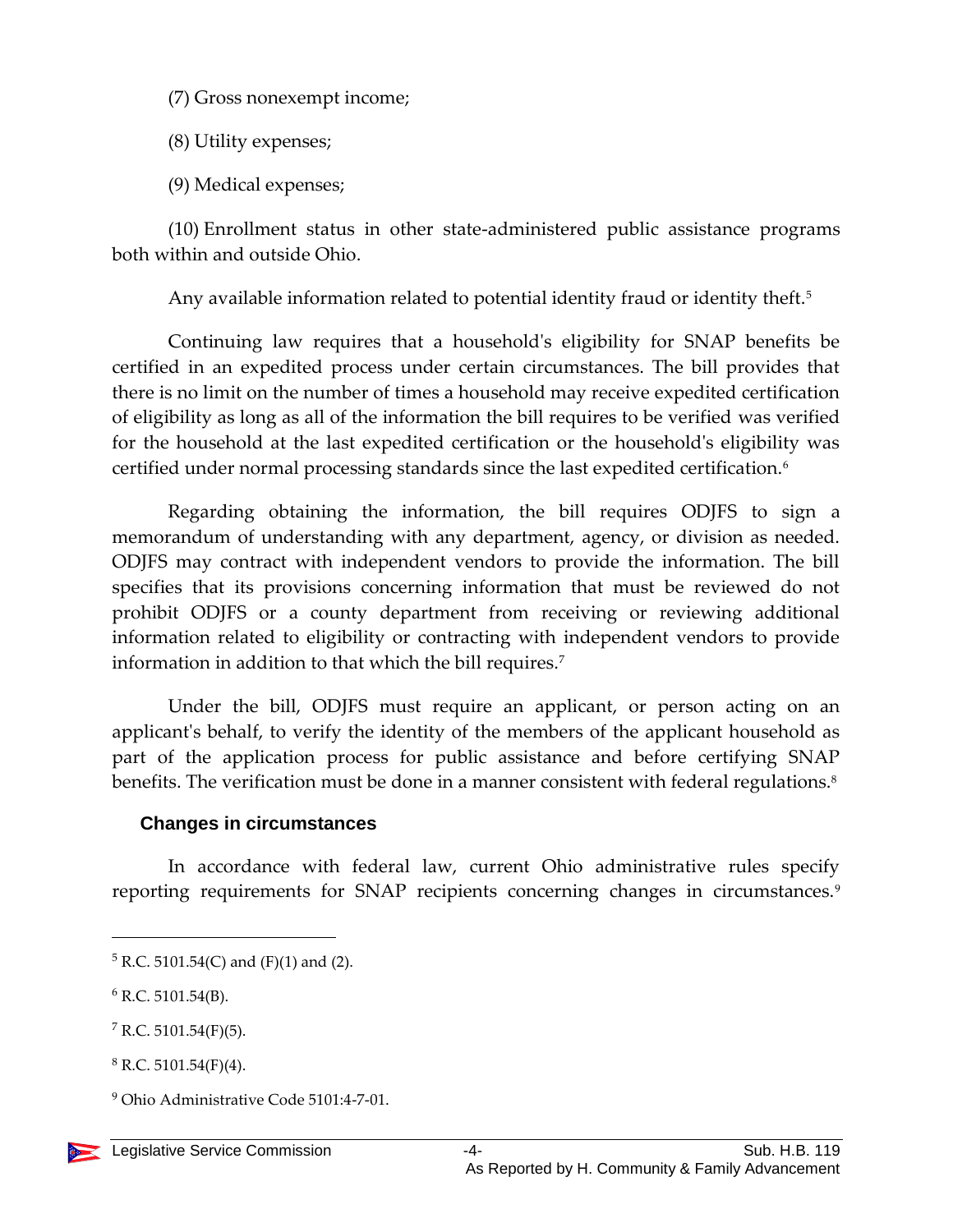Separate from recipient reporting, the bill requires county departments, as they receive information, to review and act on information that indicates a change of circumstances that may affect eligibility, to the extent the information is available to ODJFS. Such reviews must be conducted on at least a quarterly basis and in a manner consistent with federal regulations.<sup>10</sup>

If ODJFS receives information concerning a household certified to receive SNAP benefits that indicates a change in circumstances that may affect eligibility, ODJFS must take action in accordance with federal regulations, including verifying unclear information, providing prior written notice of a change or adverse action, and notifying the household of the right to a fair hearing.<sup>11</sup>

#### **Suspected fraud**

If ODJFS suspects fraud, the bill requires it to refer the case for an administrative disqualification hearing, to the county prosecutor of the county in which the applicant or recipient resides for investigation, or both.<sup>12</sup>

#### **Rules**

ODJFS is required by the bill to adopt rules to implement it. The rules must be adopted in accordance with the Administrative Procedure Act (R.C. Chapter 119.).<sup>13</sup>

#### **Medical assistance programs**

#### **Information and identity required to be verified**

The Department of Medicaid administers the Medicaid program, the Children's Health Insurance Program (CHIP), and the Refugee Medical Assistance program, collectively referred to as medical assistance programs in state law.<sup>14</sup> The bill requires that certain information about applicants for medical assistance programs be verified as part of the process of determining the applicant's eligibility. Specifically, all of the following information must be verified:

(1) Identity;

 $10$  R.C. 5101.54(F)(3).

<sup>11</sup> R.C. 5101.54(G).

<sup>12</sup> R.C. 5101.54(H).

 $13$  R.C. 5101.54(K).

 $14$  R.C. 5160.01, not in the bill.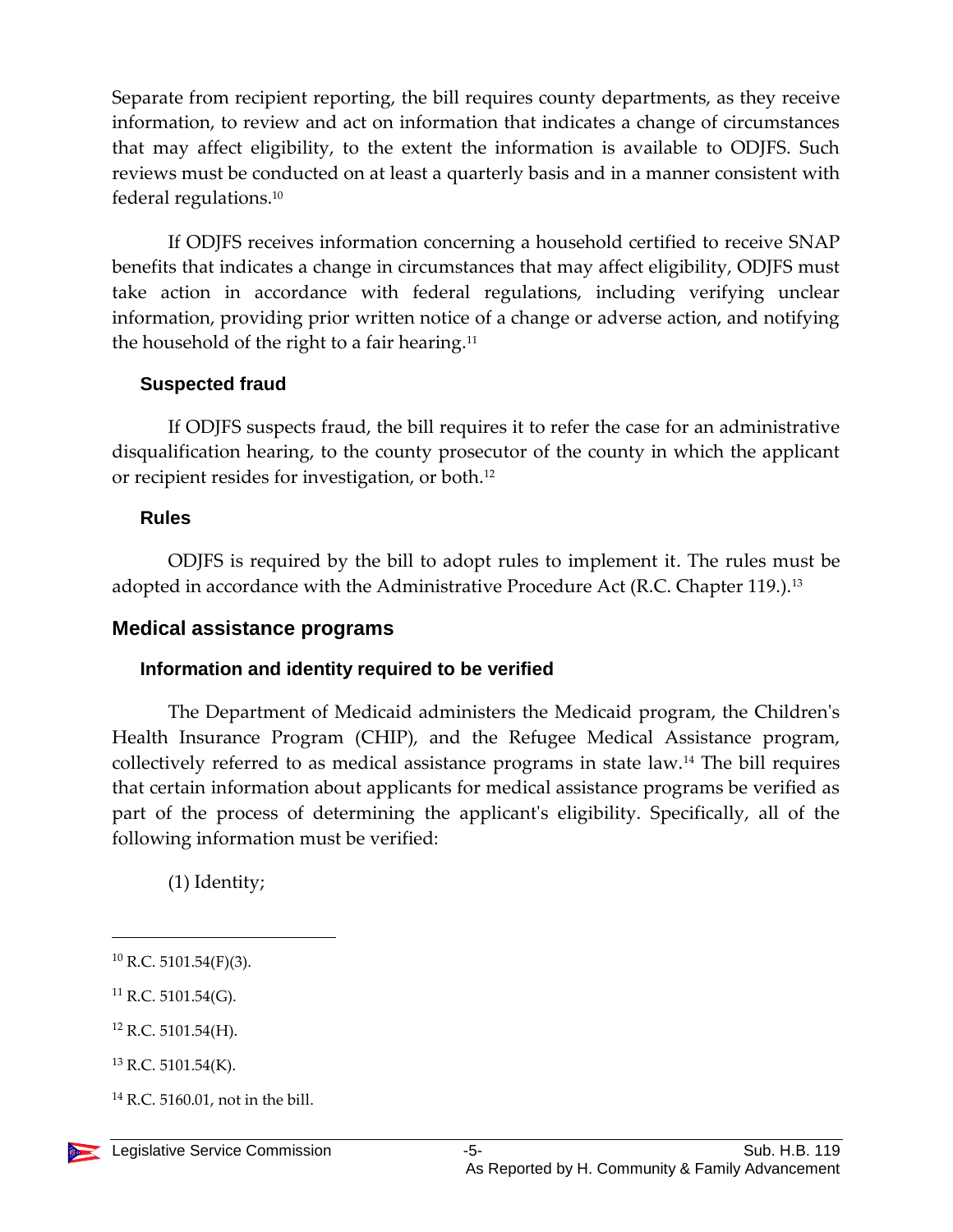- (2) Citizenship and alien eligibility;
- (3) Social Security numbers;
- (4) State residency status;
- (5) Disability status;
- (6) Gross nonexempt income;
- (7) Household status;
- (8) Medical expenses;

(9) Enrollment status in other state-administered public assistance programs within and outside Ohio.<sup>15</sup>

The Department is required to sign a memorandum of understanding with any department, agency, or division as needed to obtain the information that the bill requires be verified. The Department is permitted to contract with one or more independent vendors to provide the information.<sup>16</sup>

Each applicant for a medical assistance program is required by the bill to verify the applicant's identity as part of the eligibility determination process. If a person acts on an applicant's behalf in the process, the person is to verify the applicant's identity.<sup>17</sup>

The bill provides that it does not prevent the Department or an entity that accepts applications and makes eligibility determinations for medical assistance programs on the Department's behalf from (1) receiving or reviewing information related to individuals' eligibility for a medical assistance program beyond the information that the bill requires be verified or (2) contracting with one or more independent vendors to provide such additional information for that purpose.<sup>18</sup>

#### **Change in circumstances**

The bill gives the Department, and entities that accept applications and make eligibility determinations for medical assistance programs on the Department's behalf,

 $\overline{a}$ 

 $16$  R.C. 5160.29(C).

 $18$  R.C. 5160.293.



 $15$  R.C. 5160.29(A).

<sup>17</sup> R.C. 5160.29(B).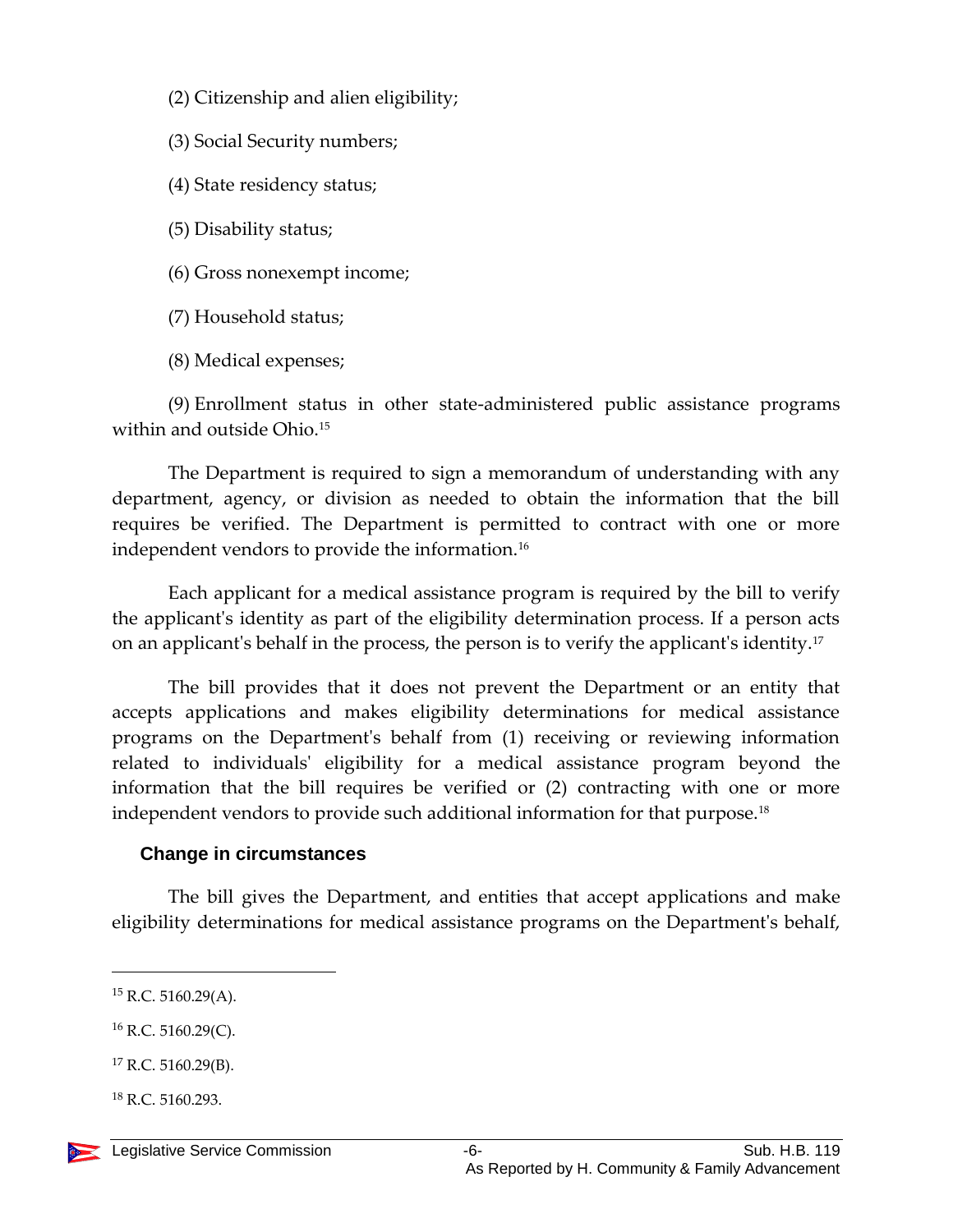certain duties as the Department or entities receive available information that the bill requires be verified. The Department and entities must review the information to determine whether it indicates a change in circumstances that may affect eligibility for a medical assistance program and take appropriate action. If the information indicates a change of circumstances that may affect a medical assistance program recipient's continued eligibility, the appropriate actions include verifying unclear information, providing written notice of a change or adverse action, and notifying the recipient of the right to appeal.<sup>19</sup>

#### **Suspected fraud**

The bill requires that a medical assistance program recipient be referred for investigation to the county prosecutor of the county in which the recipient resides, referred for an administrative disqualification hearing, or both, if a violation of the criminal offense of Medicaid eligibility fraud or a similar offense is suspected in the process of determining or redetermining the recipient's eligibility.<sup>20</sup>

#### **Multistate cooperatives to identify individuals in other states' programs**

Continuing law requires the Department of Medicaid to enter into any necessary agreements with the U.S. Department of Health and Human Services and neighboring states to join and participate as an active member in the Public Assistance Reporting Information System. The bill also requires the Department to explore joining other multistate cooperatives, such as the National Accuracy Clearinghouse, to identify individuals enrolled in public assistance programs in other states. ODJFS is also required by the bill to explore this. The bill permits the Department of Medicaid to disclose information regarding a medical assistance program recipient to the extent necessary to participate as an active member in another multistate cooperative. The Department has such authority under continuing law regarding the Public Assistance Reporting Information System.<sup>21</sup>

# **Effective date**

The bill's provisions are to take effect on July 1, 2018.<sup>22</sup>

<sup>19</sup> R.C. 5160.291.

<sup>20</sup> R.C. 5160.292.

<sup>&</sup>lt;sup>21</sup> R.C. 5101.54(F)(6) and R.C. 5160.47.

<sup>22</sup> Section 3.